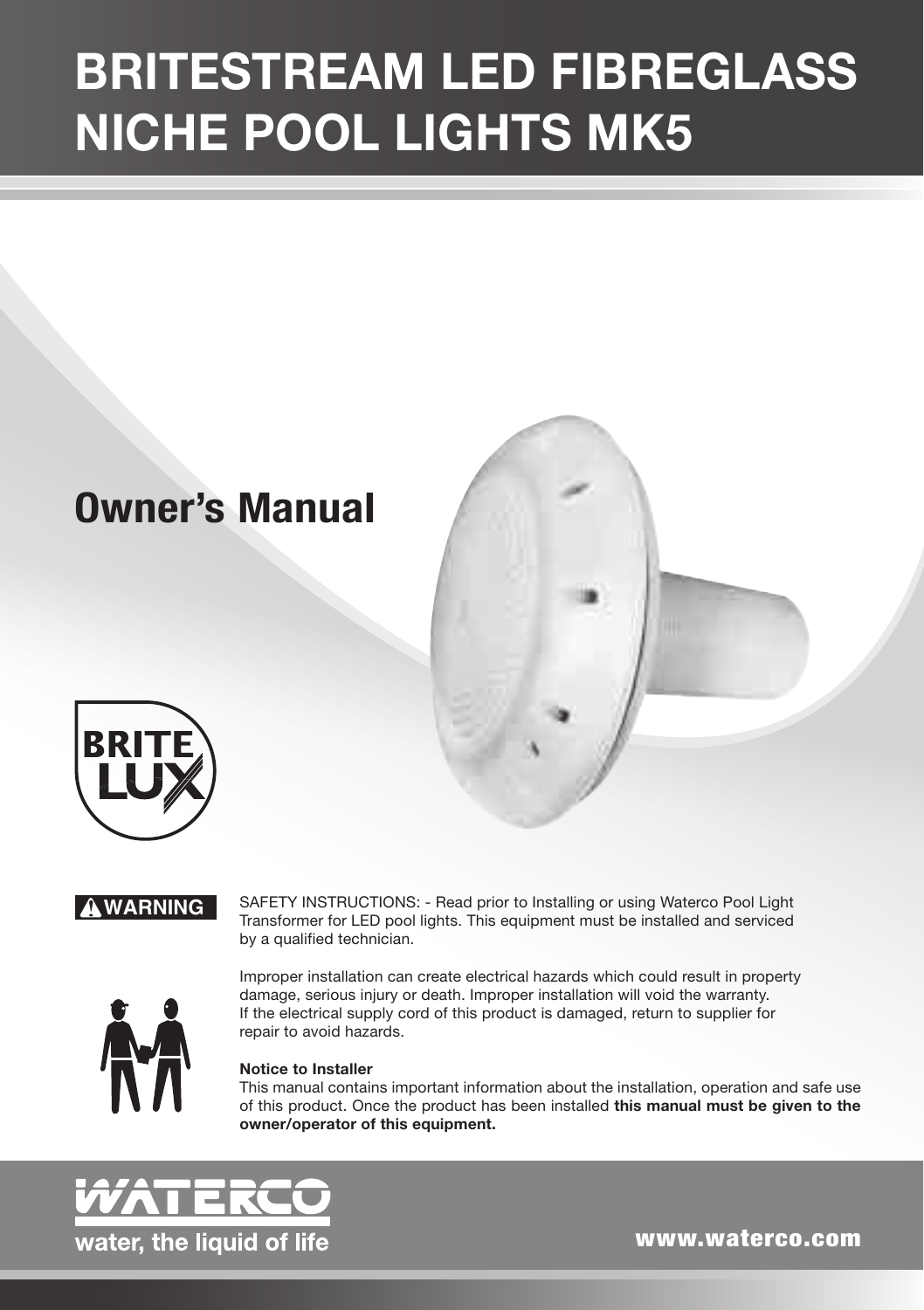### LED FIBREGLASS NICHE POOL LIGHT INTRODUCTION

The Waterco LED Niche fiberglass pool light has been specifically designed for easy installation into fibreglass pools. Features include the following:

- Flush mounted with a minimal 28mm projection into pool.
- Super bright LED's capable of delivering 352 lumens (White LED).
- 180° illumination.
- Operates on only 15% of the electrical power of a halogen light.

Available in multicoloured RGB, blue and white models.

#### *Caution*

- *• Ensure all pool lights are installed by a suitably qualified persons (e.g. registered pool builder and/or qualified electrician), in accordance with AS/NZS 3000:2007 standards.*
- *• This pool light is supplied with a 20m power cable and should not be modified. Cutting an underwater section of power cable will void the warranty unless done so in conjunction with the underwater light replacement kit.*
- *• The pool light must be installed not more than 600mm below top of coping, to allow for removal from pool for servicing.*
- *• The recommended length of power cable that is stored within the light niche is 1m. This enables easy access without the need for entering the pool water.*
- *• Ensure the light is submerged in water before switching on, to avoid overheating.*
- *• Surrounding area has to be clear and unencumbered to allow for adequate space to service the light.*
- *• When switched off, the light should be left to cool for two minutes before switching on again.*

#### LED FIBREGLASS NICHE POOL LIGHT SPECIFICATIONS



Note: Specification size in Millimeters (mm).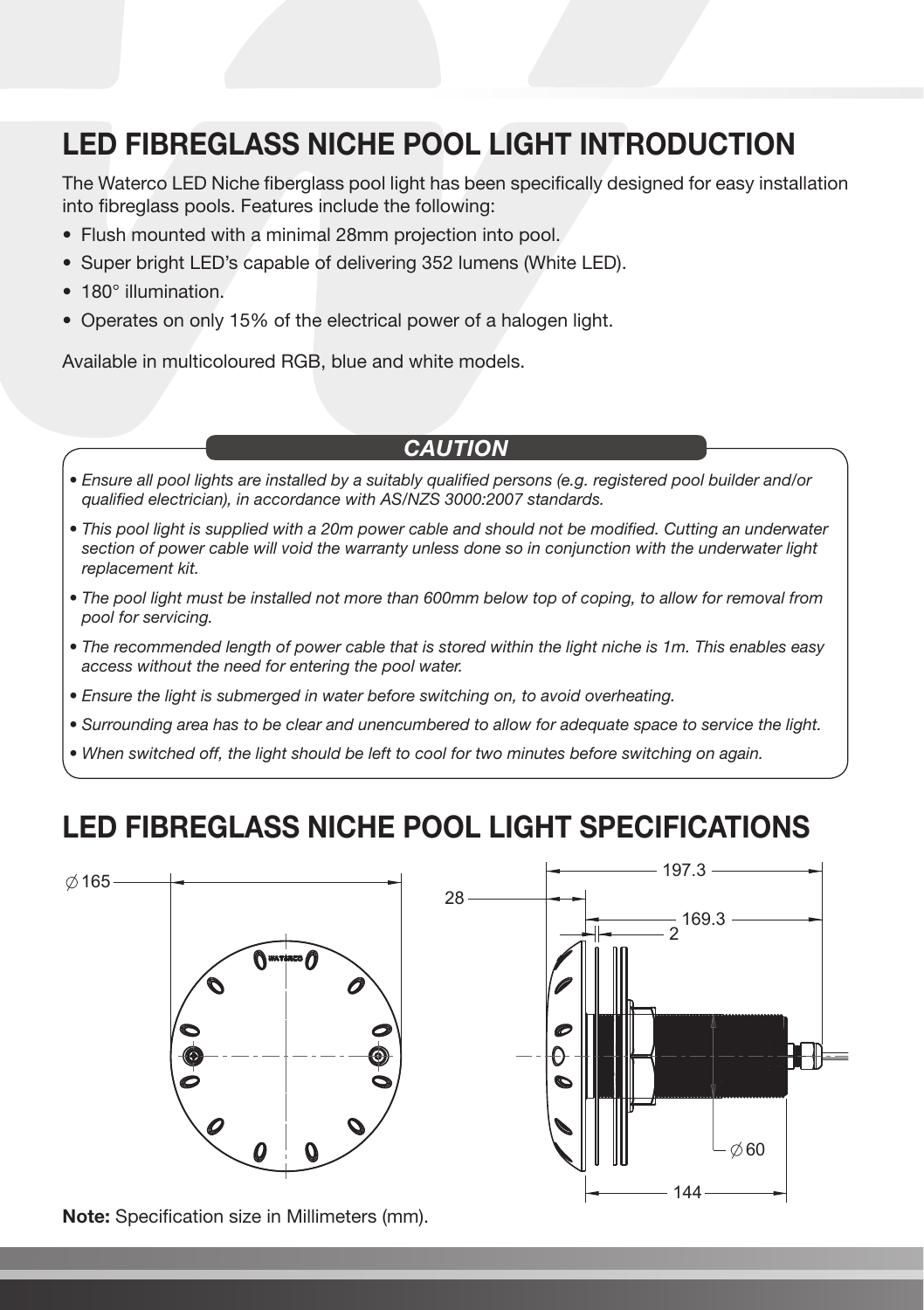### LED FIBREGLASS NICHE POOL LIGHT COMPONENT IDENTIFICATION



### **INSTALLATION**

- Locate the ideal position within the fibreglass pool wall surface that best suits the lights installation ensuring this location is not more than 600mm below top of coping.
- Mark this position and using a 2.5" (63.5mm) holesaw drill a hole in the fibreglass pool wall that will allow the light to be fitted.
- Remove the 2" BSP threaded nut, flange (outer) & outer gasket from the lights niche body and the 20m power cable.
- Thread the 20m power cable from the inside of the fibreglass pool through to the outside of the pool and insert the pool light niche body into the 2.5" (63.5mm) hole.

Note: The inner gasket must be positioned between the pool light lens and the fibreglass pool surface.

• Thread the 20m power cable into the outer gasket, flange and 2" BSP nut and install on the exposed threaded light niche body. Tighten the 2" nut sufficiently to ensure the light assembly is properly secured to the fibreglass pool wall and will not leak water.

Note: Inspect and repair as necessary the fibreglass pool walls to ensure the inner & outer gaskets are able to provide a water tight seal.

Note: It is recommended that the pool light be fully immersed in water & the installation is inspected for leaks prior to back filling the pool light/s installation area.

• The 20m power cable is now ready for connection to a Waterco single or multi connect pool light transformer.

Note: For further protection of the power cable the use conduit is an option.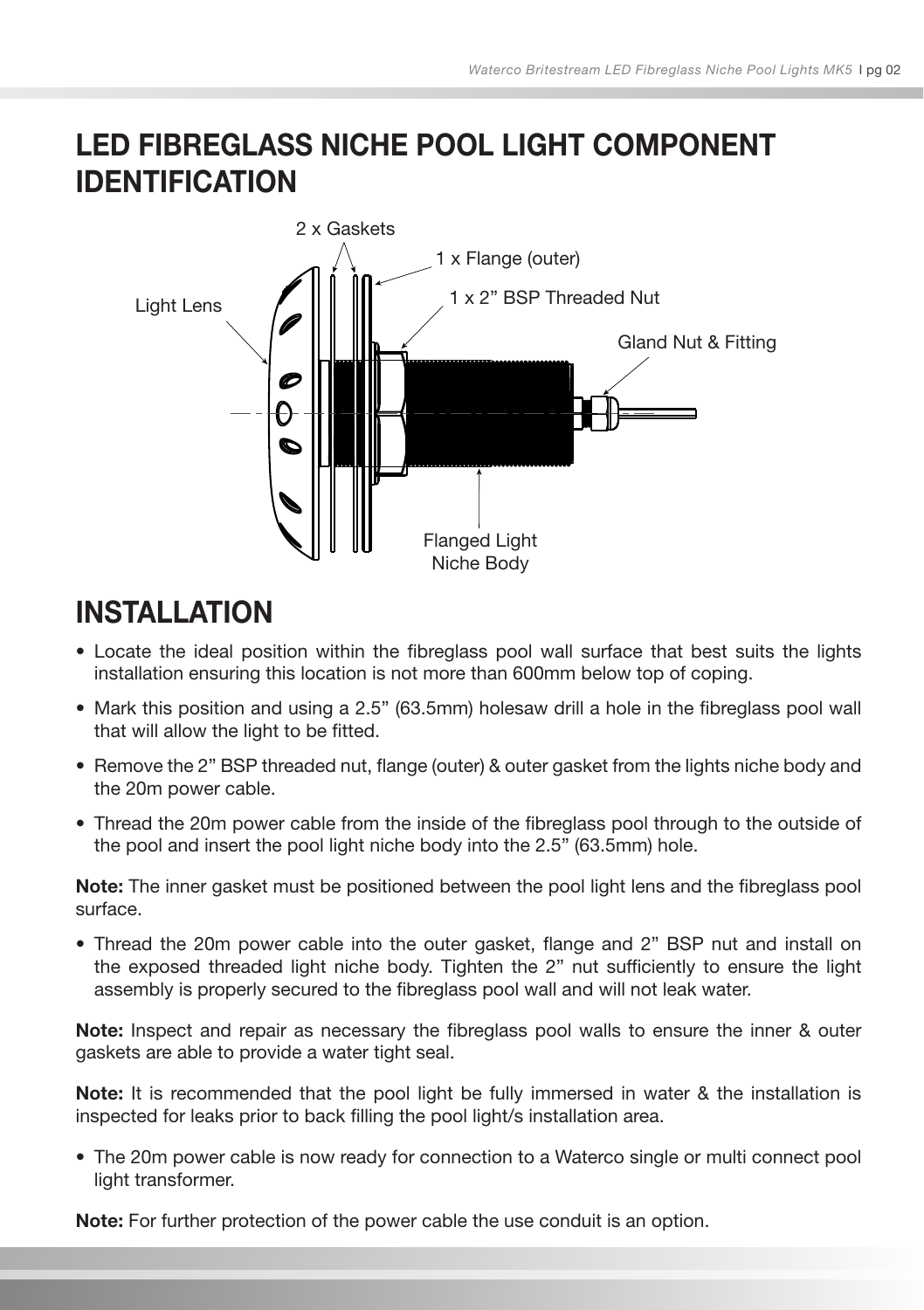#### LED REPLACEMENT LIGHT INSTALLATION



#### Disconnecting the LED light

- Disconnect power to light at the circuit breaker.
- Remove the 2 screws (12) securing the light lens (1) to the outer flange niche body (3). This will allow the lens assembly to be removed from the pool water, but will still be connected to the niche body (3) via the 1m coiled power cord that is stored within the niche body (3).
- Remove the black power cable gland nut and Black gland (11) and slide back along power cable. Unscrew (turn to left) the gland mount cap (2) exposing the two power wires.

Note: These two wires are connected to the LED light assembly via two quick connect electrical spade connectors (8 & 9). These can be either disconnected by pulling apart or simply cutting the two power wires.

You have know successfully disconnected the existing LED light assembly and are ready to reconnect a new LED light assembly.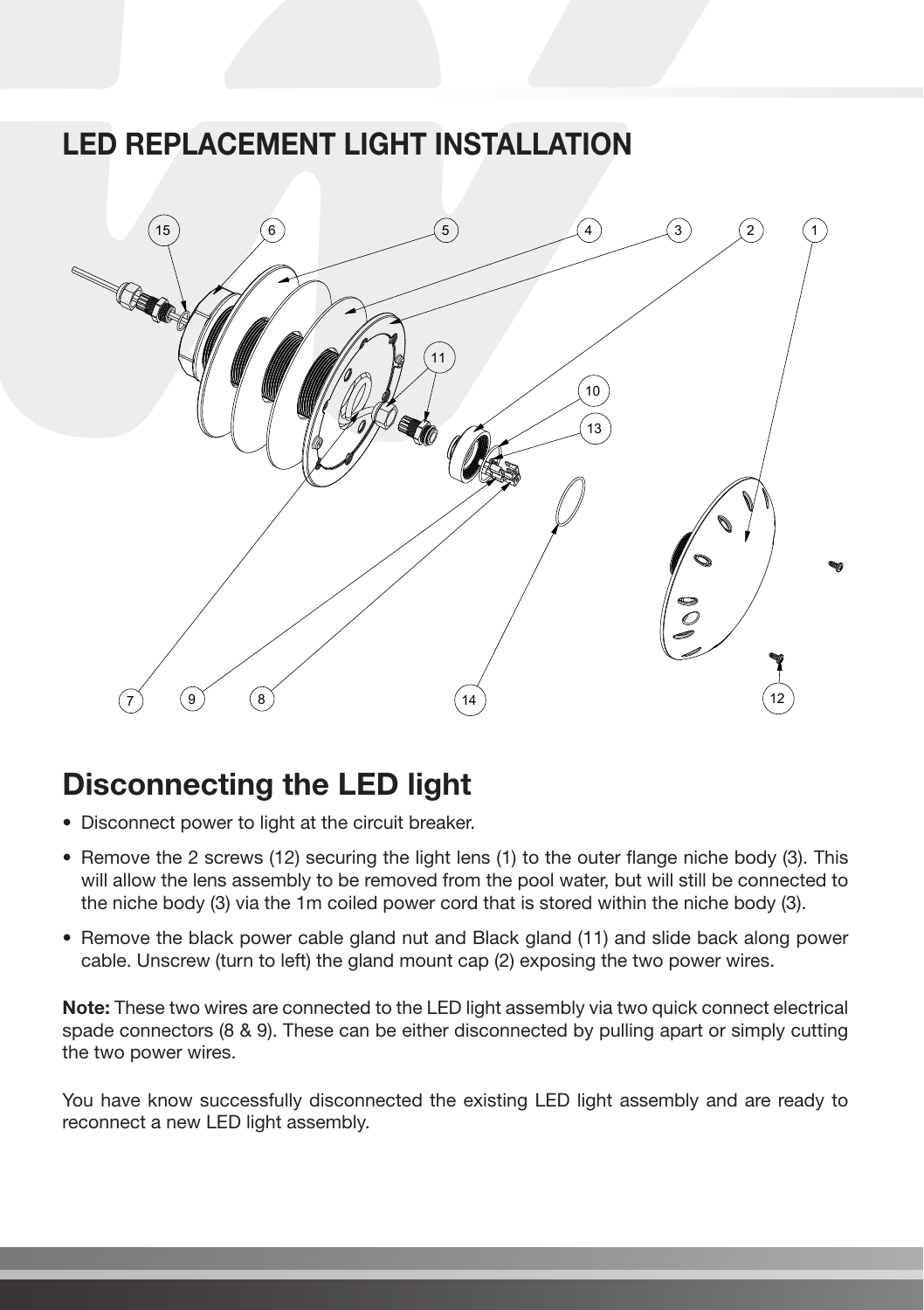### Connecting replacement LED light

The replacement LED lights are available as white, tricolour or multicolour RGB models and are supplied as a complete light assembly with the additional components as follows:

2 x Quick connect spade electrical connectors (8 & 9).

1 x gland mount cap (4) with black power cable gland nut and black gland (11).

2 x "o" rings (10 & 14).

1 x Bottle of natural lanoline.

- If not removed, inspect the two existing quick connect electrical connectors (8 & 9) on the two exposed wires of the power cable. These should be replaced if there is any suspicion of damage.
- If required remove the two quick connect electrical connectors (8 & 9) and replace with the 2 x replacements supplied with the LED replacement light.

Note: The exposed wires from the power cable conduit required length is approx 50mm.

*Note: The electrical components inspection and installation of the pool lights should be carried out by a suitably qualified persons (e.g. registered pool builder and/or qualified electrician), in accordance with AS/NZS 3000:2007 standards.*

• Remove the gland mount cap (2) from the rear of the LED replacement light (unscrew to left). The black power cable gland nut and black gland (14) are fitted into the gland mount cap (2). Unscrew the black power cable gland nut (2) and place over the power cable and push the power cable through the black gland (11) and gland cap (14).

Note: Gland nut (14) should not be fully tightened. This will allow for adjustment of power cable.

- If necessary, ensure the 2 x exposed power wires to the replacement LED pool light are approximately 50mm and then strip the blue and brown wires insulations approximately 10mm. Crimp the two quick connect spade connectors (8 & 9) to the stripped 10mm section of the blue and brown wires.
- Connect the two quick connect spade connectors (8 & 9) to connectors provided in the rear cup section of replacement LED light.
- Squeeze natural lanoline from supplied bottle into rear cap of replacement LED light completely covering the two quick connect spade connectors and fill to top.

Hint: Submerge the bottle of lanoline into a suitable size vessel and add temperate/warm water, this will help to soften the lanoline for easier flow and ensure the rear cap is completely full of lanoline for proper protection of the two quick connect spade connectors.

Slide gland mount cap (2) with black gland (11) to the correct position on the power cable conduit. Refit the two new "o" rings (10 & 13) to the rear of the replacement LED light and internally of the gland mount cap (2).

Note: Ensure that both "o' rings are properly fitted into the gland mount cap (4) "o" ring seats/ grooves.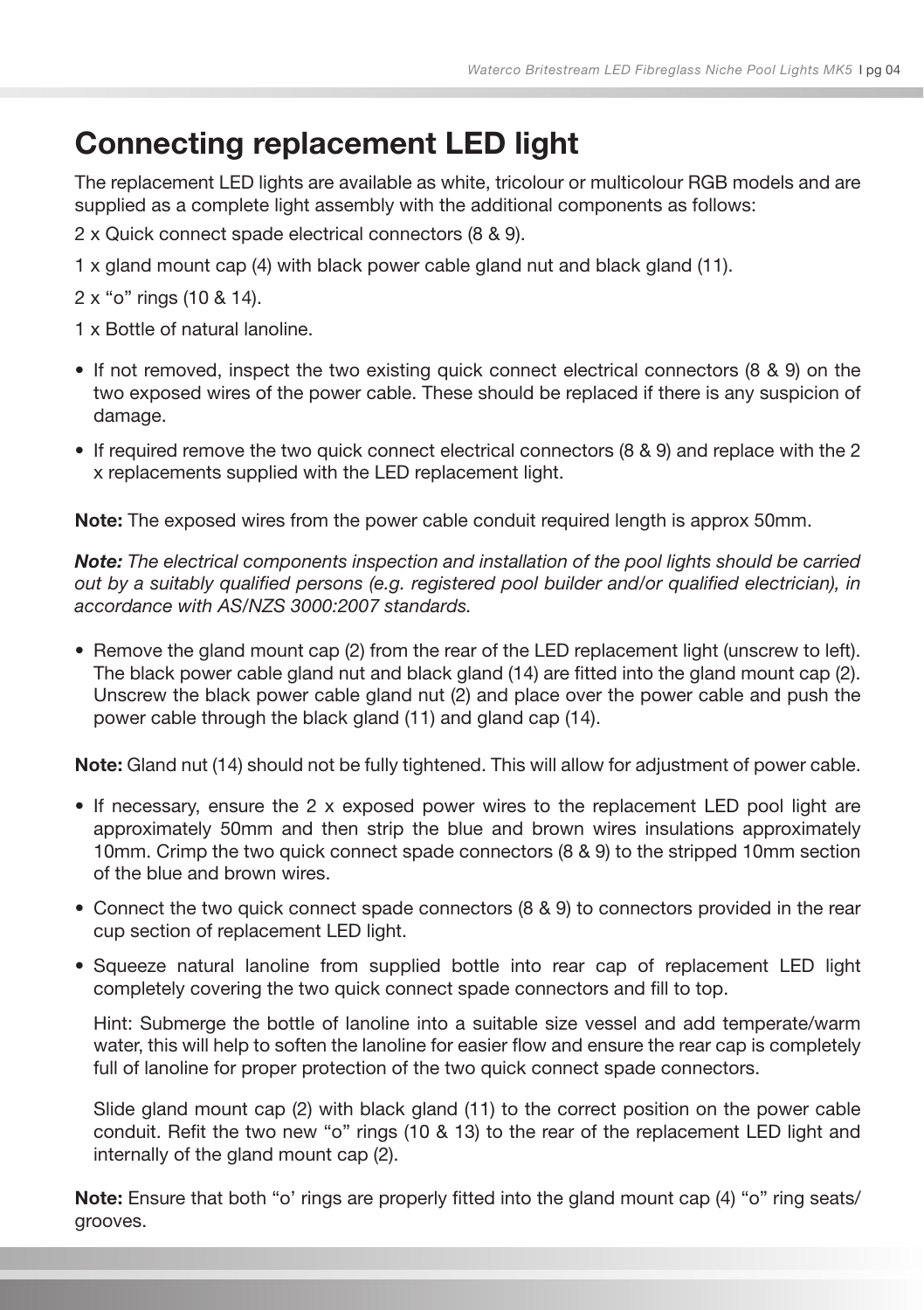- Secure gland mount cap (2) to the replacement LED light by turning to the right and tighten to ensure there is a water tight seal, and once again check "o" ring is proper fitting.
- Refit black power cable gland nut (11) and tighten to ensure proper sealing and locking the gland mount cap (4) to correct position.

The replacement LED light is now ready to be refitted to the outer flange niche body (3) already secured into the fibreglass pool wall. Ensure to carefully push the 1m coiled power cable into the outer flange niche body (3) and refit the new replacement LED light assembly and secure with the 2 screws (12).

Congratulations, reconnect power to your light at the circuit breaker and your new Waterco replacement LED light is ready for use.

| <b>FAULT</b>                                       | <b>POSSIBLE CAUSE</b>                                                                       | <b>REMEDY</b>                                                                    |
|----------------------------------------------------|---------------------------------------------------------------------------------------------|----------------------------------------------------------------------------------|
| Light not operating                                | - Fuse in transformer blown.<br>- No power to transformer.<br>- Fault in electrical wiring. | - Replace fuse.<br>- Check main fuses in switchboard.<br>- Electrician to check. |
| Light very dim and<br>pulsating                    | - Mismatch of lamp and<br>transformer ratings.<br>- Damaged wiring/ connectors.             | - Fit correctly rated transformer*.<br>- Replace wiring/ connectors.             |
| Main house fuse<br>blows when light<br>switched on | - Faulty transformer<br>- Damaged cable<br>- Incorrect electrical installation.             | - Call electrician to check<br>installation.                                     |

#### TROUBLE SHOOTING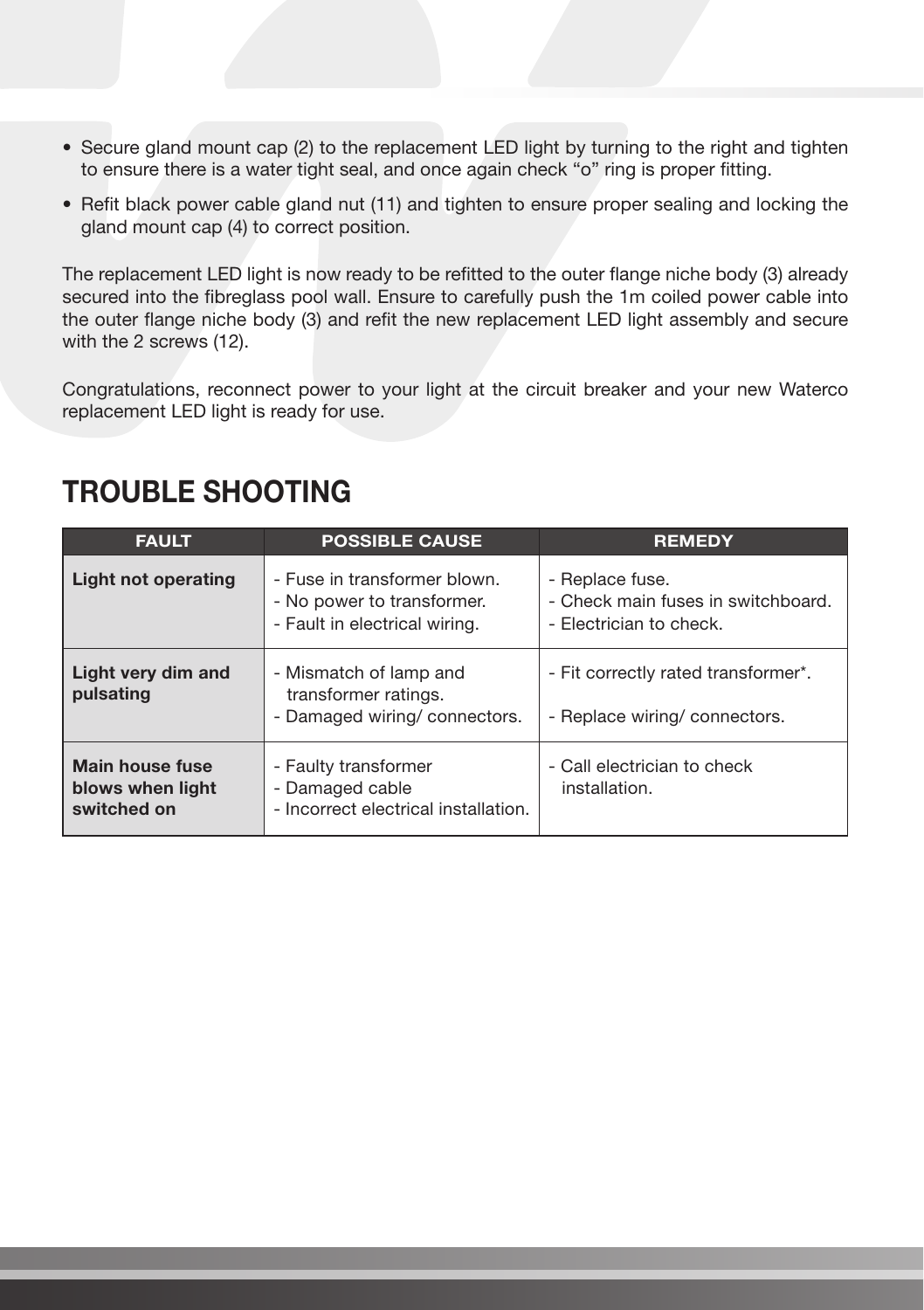### GENERAL SAFETY RULES

- 1. The installation of the Waterco LED Pool Light should be carried out in accordance to the safety instructions of swimming pools especially Standard HD 60364-7-702:2010, Install & protection output circuit in accordance with AS/NZS61558.2.6, AS/NZS 3000:2007 or as amended and the specific instructions for each facility.
- 2. The rules enforced on accident prevention should be carefully followed.
- 3. Any modification of the Waterco LED Pool Light requires the prior consent of the manufacturer.
- 4. Original replacement parts and accessories authorized by the manufacturer ensure a high level of safety.
- 5. The manufacturer accepts no liability for the damage and injuries caused by unauthorised replacement parts and accessories.
- 6. During operation, some parts of the Waterco LED Pool Light are subject to dangerous electric voltage.
- 7. Work may only be performed on the Waterco LED Pool Light or on the equipment connected to it after disconnecting from the mains power.
- 8. The user should make sure that assembly and maintenance tasks are carried out by qualified authorised persons and that these persons have first carefully read the owner manual.
- 9. The operating safety of the Waterco LED Pool Light is only guaranteed if the owner manual instructions are correctly followed.
- 10. In the event of defective operation or fault, contact the manufacturer's Technical Support Department or its nearest Authorised Agent.
- 11. If the supply cord is damaged, it must be replaced by the manufacturer or its service agent or a similarly qualified person.
- 12. This appliance is not intended for use by persons (including children) with reduced physical, sensory or mental capabilities, or lack of experience and knowledge, unless they have been given supervision or instruction concerning use of the appliance by a person responsible for their safety.

#### WARRANTY

BriteStream LED lights are covered by a comprehensive 2 years warranty. Please refer to the Waterco Warranty Booklet for further details.